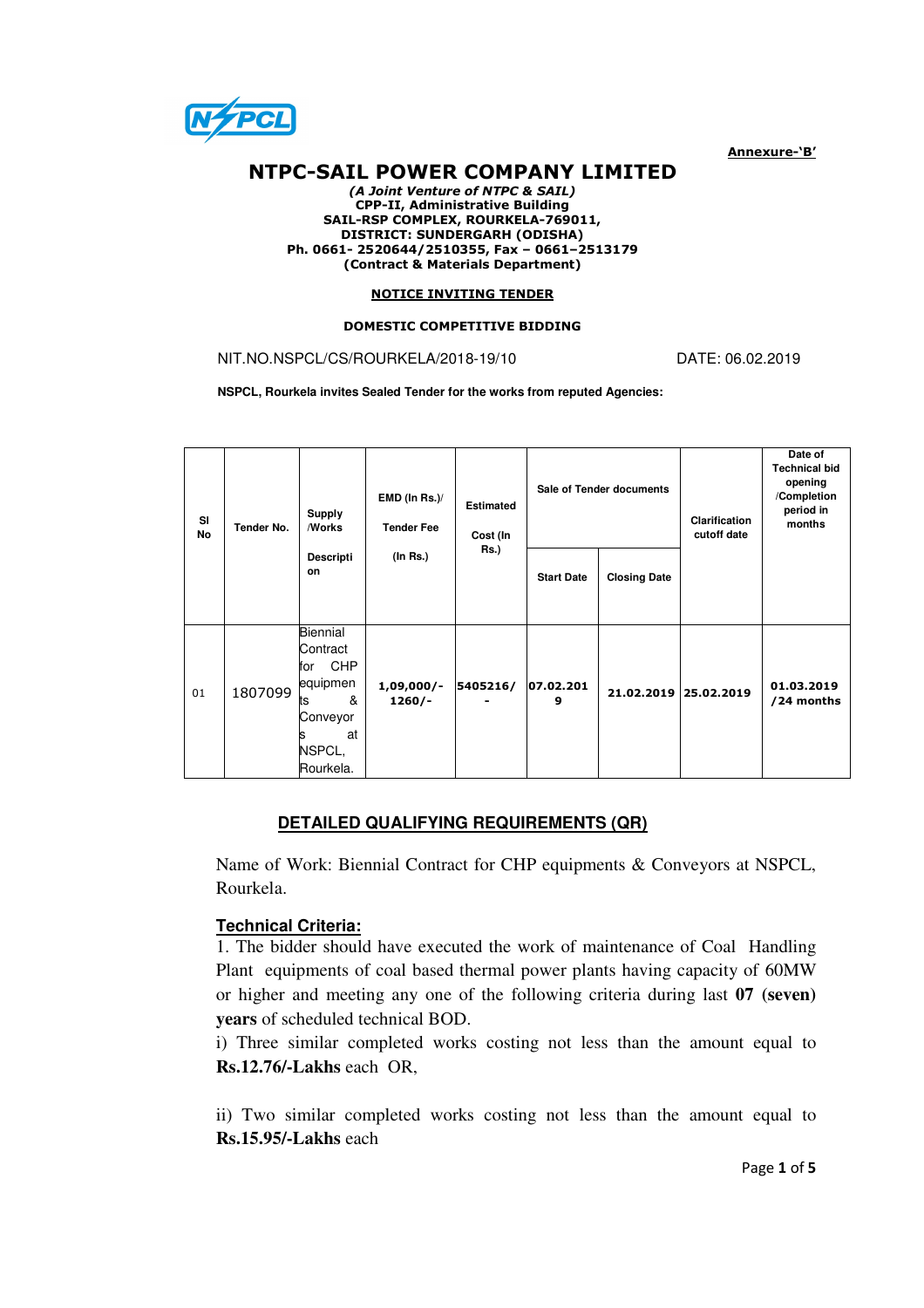

iii) One similar completed work costing not less than the amount equal to **Rs.25.51/-Lakhs**

(iv) The word **"Executed"** means either the total contract/order is completed/closed or execution of the Contract / Order is in progress. The same shall be supported by the documentary evidence issued by the owner.

(v) **Similar works Means** : Maintenance of Coal Handling Plant in a unit of 60 MW or above in a thermal power plant.

For QR number 1, bidder must submit documentary evidence in support of meeting QR like copy of works completion certificate from the client /last running bill / measurement book of reflecting last bill paid / protocol jointly signed by owner and contractor/works bills along with the LOA/PO copy.

# **Financial Criteria:**

(2) The average annual Turnover of the bidder in the preceding three (3) financial years as on the date of techno-commercial bid opening shall not be less than ₹**31.89/-Lakhs**.

For QR No.2, The bidder shall submit the Audited Balance Sheet and Profit & Loss Account for the specified period. In case where Audited results for the last financial year as on the date of techno commercial bid opening are not available, the financial results certified by practicing Chartered Accountant shall be considered acceptable. In case, Bidder is not able to submit the Certificate from practicing Chartered Account certifying its financial parameters, the audited results of three consecutive financial years preceding the last financial year shall be considered for evaluating the financial parameters.

Other income shall not be considered for arriving annual turnover.

# **Notes:**

Tender documents can be obtained from the office of AGM (CS), NSPCL, Rourkela on any working day from the tender sale start date as indicated in NIT. Tender documents will be **sold up to 17.00 hours** of last date of sale. Request for tender documents must accompany the cost of tender documents (Non-refundable) in the form of DD/ Bankers cheque in favour of NTPC-SAIL Power Company Ltd, Rourkela encashable at State Bank of India, Rourkela.

The amount against purchase of tender documents can be deposited through NEFT as per following details :

**NEFT/ RTGS Internet Bank Transfer to NSPCL, Rourkela Account No.10607497883 (State Bank of India), IFSC Code- SBIN0009678, SME Branch, Bisra Chhak, Rourkela, Odisha.** 

After Deposit/Transfer of tender fee, acknowledgement /receipt of the document (Scan copy) must be submitted/Emailed for obtaining Bid document.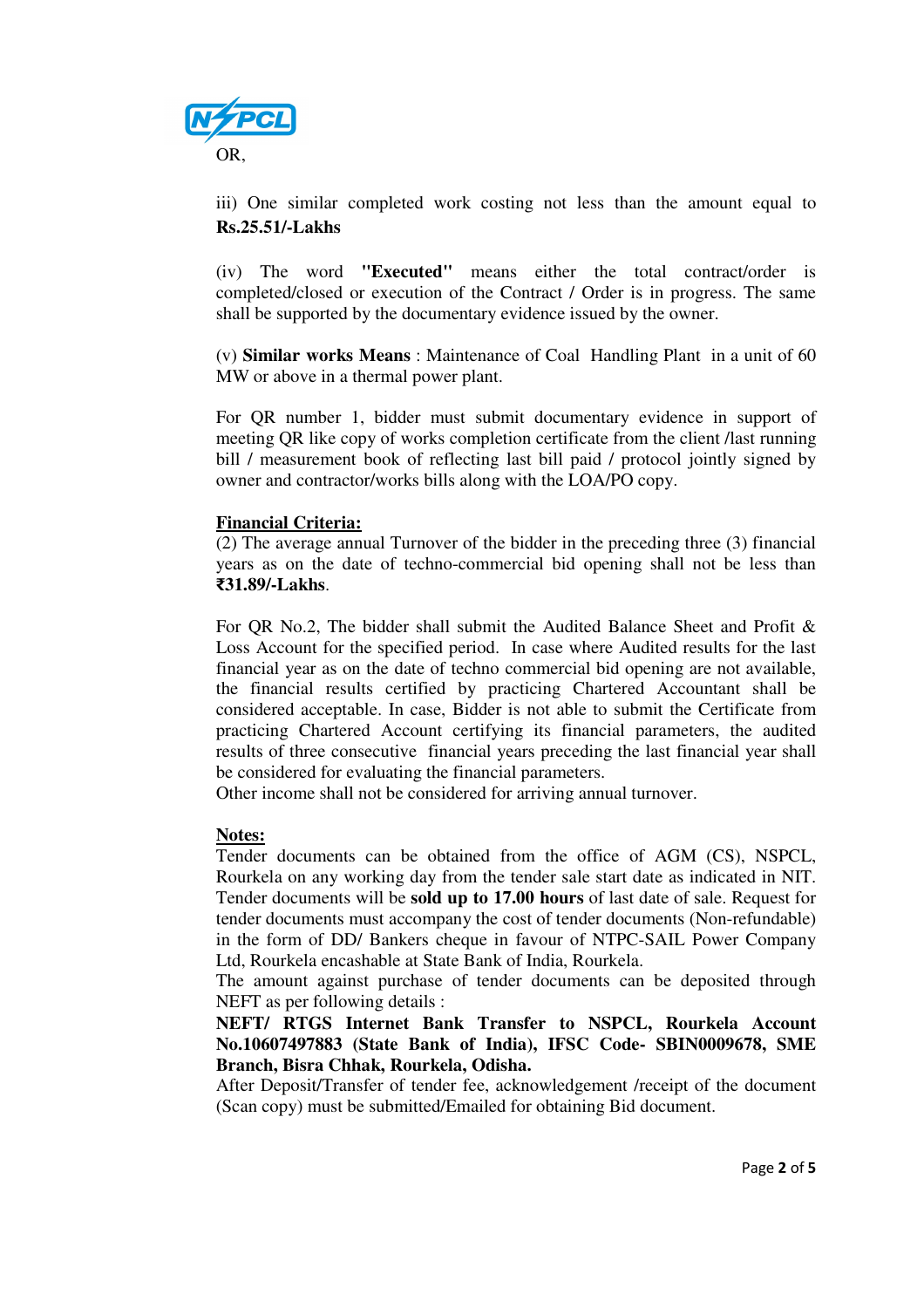

1. The bids shall be received up to **3.30 PM** on due date of bid opening in the office of AGM (CS), NSPCL, Rourkela and shall be opened at **3.45 PM** on the same date in the presence of those bidders who wish to be present. If the date of opening happens to be a closed holiday, bids shall be received up to 3.30PM and opened on the next working day.

2. Request for tender documents received after the last date of sale of tender documents, due to delay on account of postal/courier service or without requisite amount of tender documents shall not be entertained.

3. Detailed specifications of job including scope of work/ supply and all terms and conditions of NIT shall be given in the tender documents.

Notwithstanding anything stated above, NSPCL reserves the right to assess bidder's capability and capacity to perform the contract, should the circumstances warrant such assessment in the overall interest of NSPCL and decision of NSPCL in this regard shall be final.

4. The bidding documents shall be issued to all bidders upon their depositing the requisite cost of bidding documents along with request letter without primafacie examination of qualification status. The qualification status shall be examined by the tender committee only during the process of evaluation. However, such issue of tender documents will not automatically mean that bidders are considered qualified.

**5.** Single stage **two envelope** bidding system shall be adopted for the subject package.

**First envelope shall contain following documents (ENVELOPE NO. 01) -** 

- a) **EMD & ESIC**
- b) **ENO DEVIATION CERTIFICATE (as per format enclosed only).**
- **c) Supporting documents for fulfilling the qualifying requirements.**

**d) Signed and stamped tender documents, terms & conditions and unprice bid which shall be considered as technical bid & Second envelop shall contain (ENVELOPE NO. 02)** 

**e) price bid only duly filled in, signed and stamped.** 

**Both technical and price bids shall be submitted before bid submission time and date. Bidder shall clearly indicate on the respective envelopes as Technical Bid along with EMD & ESIC details and Price bid.** 

6. For fulfilling the **Qualifying requirements**, intending bidder shall be required to submit the following documents along with their technical bid.

- (a) EMD & ESIC
- (b) **NO DEVIATION CERTIFICATE** in prescribed forms.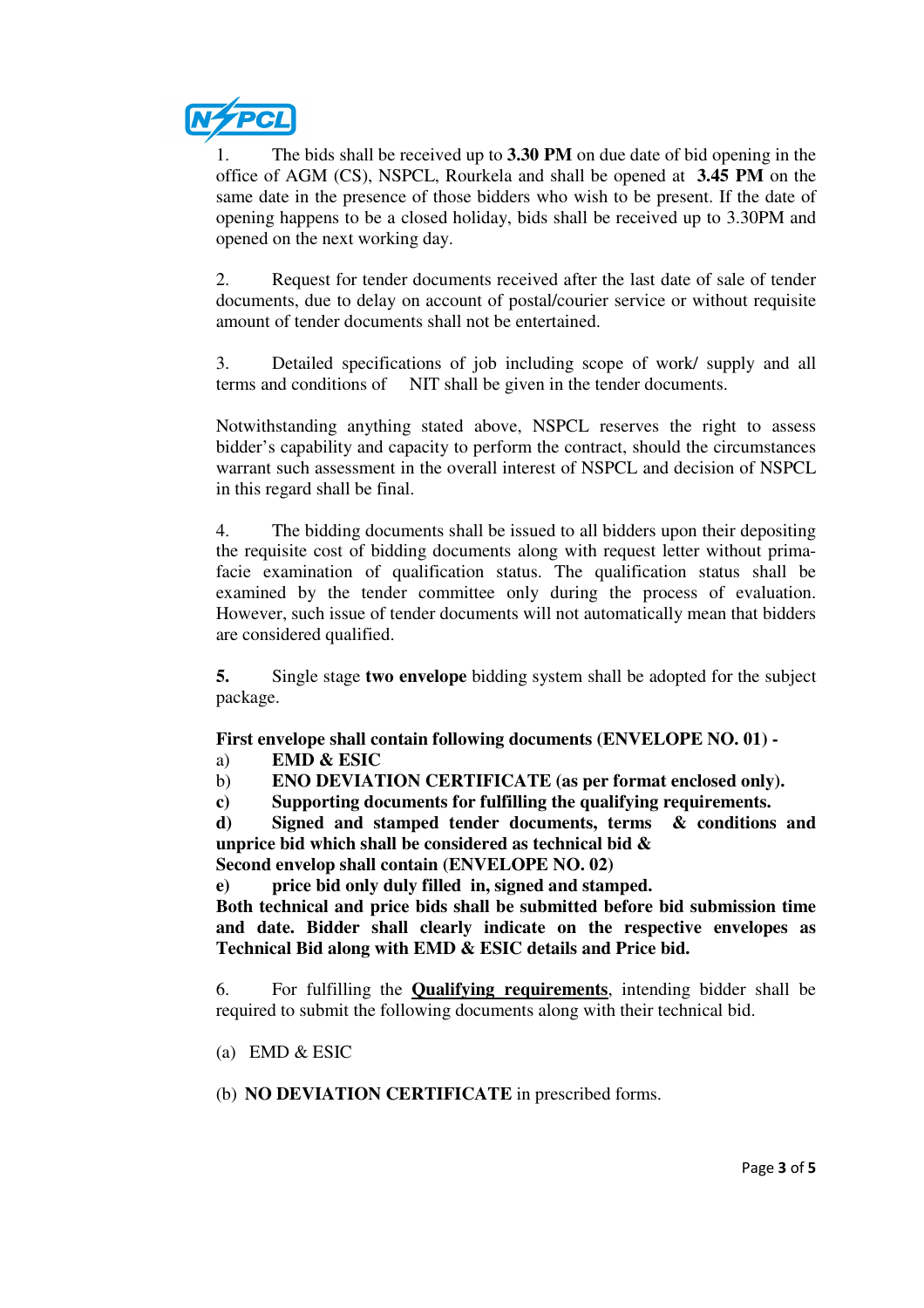

(c) Certificate of CA, Audited Profit & Loss Statement shall be accepted in support of Annual turnover.

(d) Copies of work orders/purchase order covering awarded value, detailed scope of work/ terms & conditions/ bill of quantities **along with proof of execution/ completion certificate as per above qualifying requirement.** The bidder shall provide the reference list with contact address.

(e) Independent Provident Fund (PF) Code Number of their establishment registered with the Regional Provident Fund Commissioner (RPFC).

(f) Firm's documents like Memorandum & Articles of association/ Partnership/ Proprietorship Deed/ Certificate of Incorporation etc., with latest changes if any.

(g) Permanent Account Number (PAN)

(h) GST registration numbers.

(i) Vendor should submit Independent Employees State Insurance Corporation (ESIC) code number of their establishment (17 digit code). If the same is not applicable documentary evidence for the same should be submitted along with bid.

7. Intending bidders who fulfill the above-stipulated qualifying requirements are advised to visit the site to familiarize themselves with the nature and quantum of work/supply and site conditions.

# **8. Envelope containing Technical Bid, EMD, ESIC and supporting documents for fulfilling the Qualifying Requirements will be opened first as on Technical Bid Opening date. Price bids of only those bidders will be opened who meet the criteria of Qualifying Requirements as specified above.**

9. NSPCL shall not be responsible for any loss/ postal delays/ non-receipt of request for tender documents, bids etc sent by postal/courier.

10. If the last date of receiving application and date of bid opening coincides with a holiday, the date will be shifted to the next working day.

11. Tender without earnest money deposit (EMD)/ inadequate amount of EMD and not in prescribed form are liable to be rejected.

### **12.** BENEFITS TO MSEs:-

Micro and Small Enterprises (MSEs) registered with District Industries Centres or Khadi and Village Industries Commission or Khadi and Village Industries Board or Coir Board or National Small Industries Corporation or Directorate of Handicrafts and Handloom or any other body specified by Ministry of Micro, Small and Medium Enterprises as per MSMED Act 2006, for goods produced and services rendered, shall be issued the bidding documents free of cost and shall be exempted from paying Earnest Money Deposit.

The award shall be made as follows:-